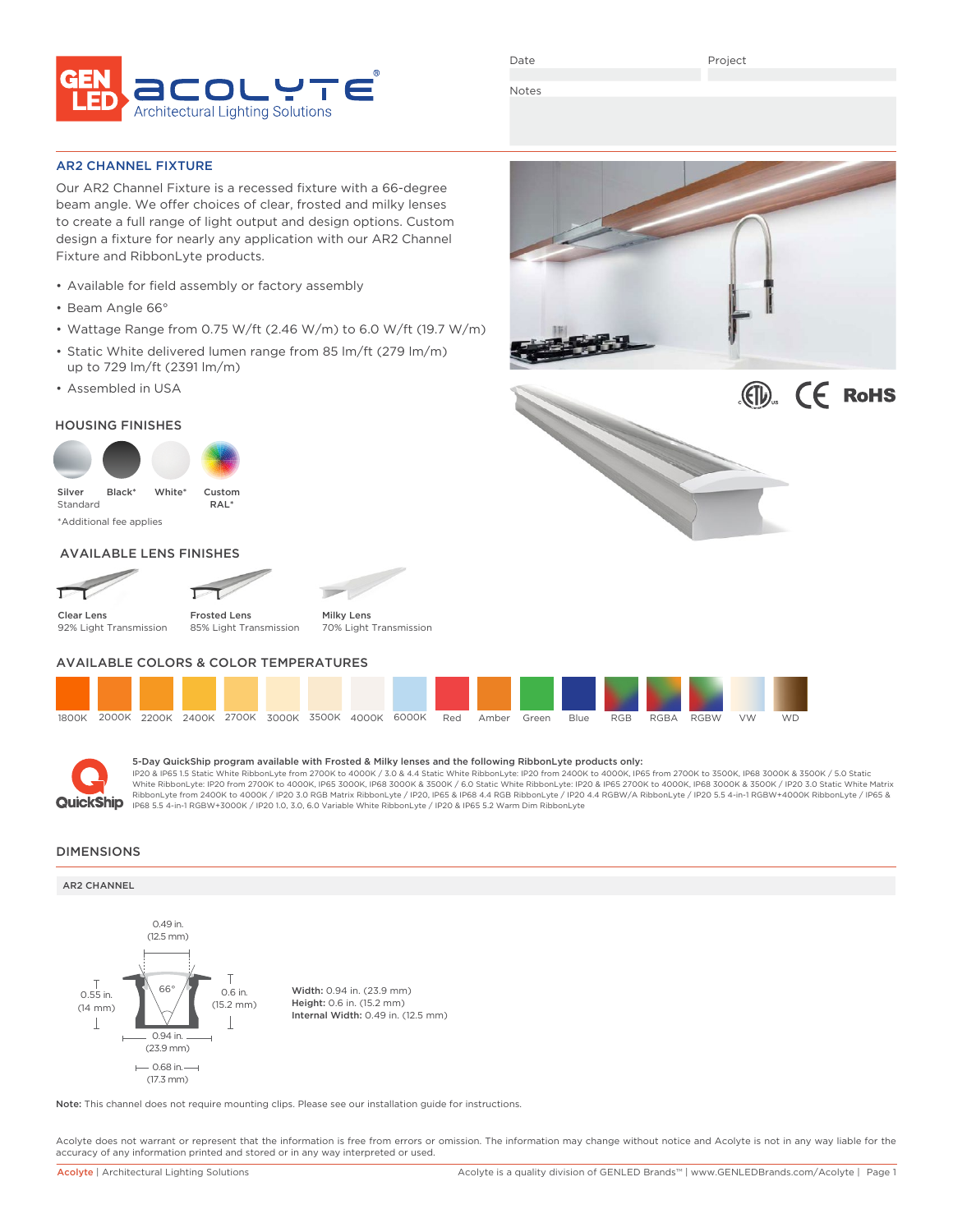

### SPECIFICATIONS

| Beam Angle                   | 66°                                                                                                                                                                                                                                                                                                                                                                                                      |
|------------------------------|----------------------------------------------------------------------------------------------------------------------------------------------------------------------------------------------------------------------------------------------------------------------------------------------------------------------------------------------------------------------------------------------------------|
| Lens Type                    | Clear Lens, Frosted Lens, Milky Lens                                                                                                                                                                                                                                                                                                                                                                     |
| Length                       | Channel is sold by the foot and cut to your exact desired length                                                                                                                                                                                                                                                                                                                                         |
| <b>Operating Voltage</b>     | 24V                                                                                                                                                                                                                                                                                                                                                                                                      |
| Dimming                      | MLV / 0-10 Volt / Lutron Hi-Lume 1% dimming LED drivers / Lutron VIVE code compliance available / ELV / DALI / DMX                                                                                                                                                                                                                                                                                       |
| <b>Operating Temperature</b> | -40° F to 158° F (-40° C to 70° C)                                                                                                                                                                                                                                                                                                                                                                       |
| Colors                       | 1800K, 2000K, 2200K, 2400K, 2700K, 3000K, 3500K, 4000K, 6000K, Red, Amber, Green, Blue, RGB, RGBW, RGBA, VW,<br>Warm Dim (1800K, 2000K, 2200K only available in IP20)                                                                                                                                                                                                                                    |
| CRI                          | 90+ CRI (Static white only)                                                                                                                                                                                                                                                                                                                                                                              |
| Lamp Life                    | L70 at 50,000 Hours                                                                                                                                                                                                                                                                                                                                                                                      |
| MacAdam Ellipses (SDCM)      | 2-Step Binning (For Static White LEDs only)                                                                                                                                                                                                                                                                                                                                                              |
| Certifications               | ETL Listed: UL 2108 Issued: 2004/02/27 Ed: 1 Rev: 2014/02/24 Low Voltage Lighting Systems<br>CSA C22.2#9.0 Issued: 1996/06/01 Ed: 1 (R2011) General Requirements for Luminaries;<br>with Gen. Inst. 1: 1997, Gen Inst. 2: 1998. ROHS compliant UL 2108 - Low Voltage Lighting Systems<br>UL 8750 - Light Emitting Diode (LED) Equipment for Use in Lighting Products UL 1598 / CSA 250.0-08 - Luminaires |

Acolyte does not warrant or represent that the information is free from errors or omission. The information may change without notice and Acolyte is not in any way liable for the accuracy of any information printed and stored or in any way interpreted or used.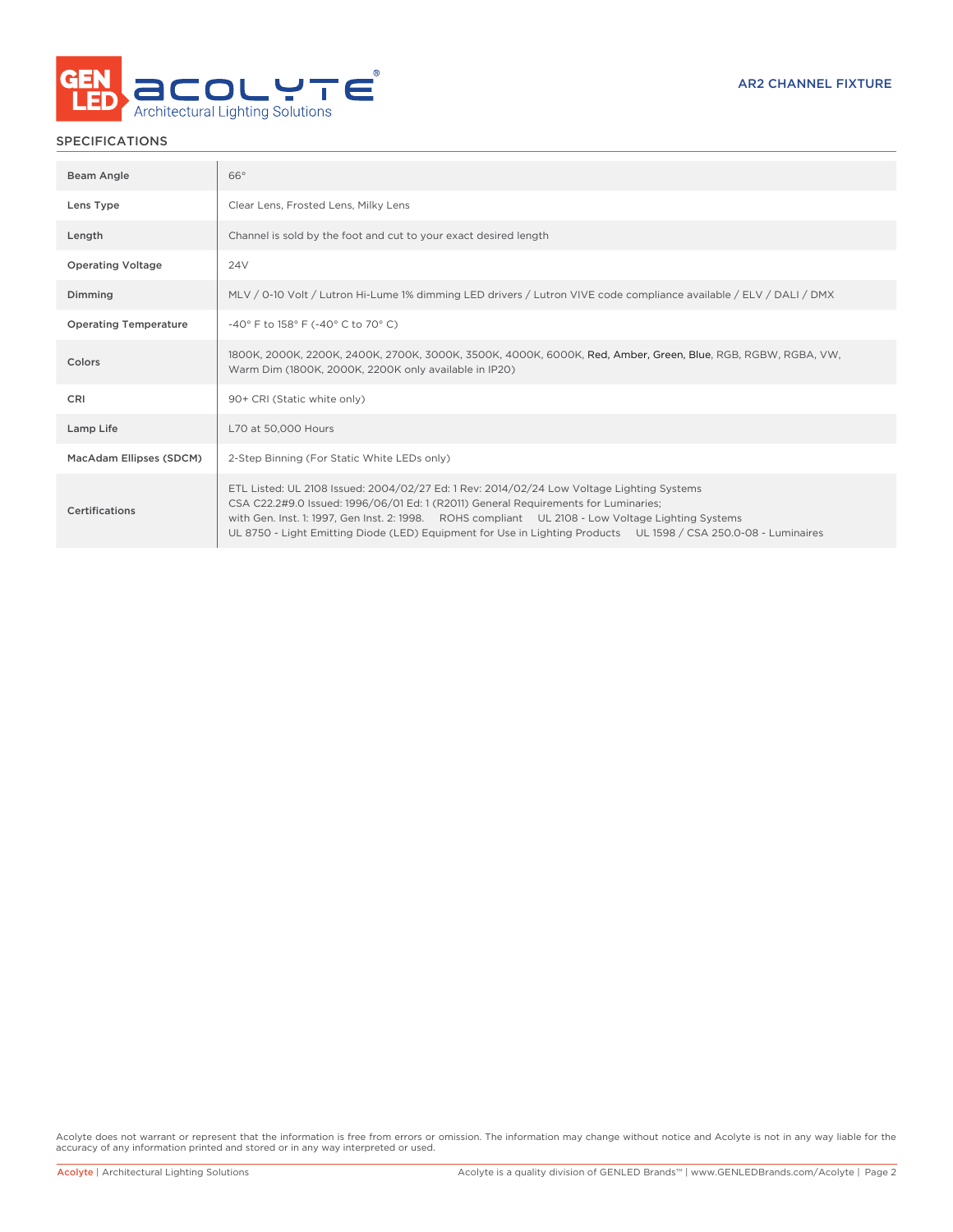

### ORDERING GUIDE

# CHANNEL LENS HOUSING COLOR CHAR2 **STEP 1 Complete Channel Part Number**

CHAR2 - AR2 Channel C - Clear Lens\* M - Milky Lens

| C - Clear Lens*         | M - Milky Lens                                      | SV - Silver (default)             | WH - White |
|-------------------------|-----------------------------------------------------|-----------------------------------|------------|
| <b>F</b> - Frosted Lens | * Clear lens is the default option if not specified | <b>BK</b> - Black                 |            |
|                         |                                                     | Consult factory for custom colors |            |

# **STEP 2 Complete RibbonLyte Part Number**

| <b>CATEGORY</b>                             | CRI                                                                    | <b>RIBBON TYPE &amp; IP RATING</b>  |                                      |                                           |                                                     |  |
|---------------------------------------------|------------------------------------------------------------------------|-------------------------------------|--------------------------------------|-------------------------------------------|-----------------------------------------------------|--|
| <b>RB</b>                                   |                                                                        |                                     |                                      |                                           |                                                     |  |
| RB - RibbonLyte                             | <b>0</b> - Static Color, Color Changing                                | SWS220 - Static White Series 2 IP20 |                                      | VWS220 - VW Series 2 IP20                 | RGBWA20 - RGBW/A IP20                               |  |
|                                             | 90 - 90+ CRI Static White                                              | SWS265 - Static White Series 2 IP65 |                                      | VWS265 - VW Series 2 IP65                 | RGBWA65 - RGBW/A IP65                               |  |
|                                             |                                                                        | SWS268 - Static White Series 2 IP68 |                                      | VWS268 - VW Series 2 IP68                 | WD20 - Warm Dim IP20                                |  |
|                                             |                                                                        | SCS220 - Static Color Series 2 IP20 | <b>RGB20 - RGB IP20</b>              |                                           | WD65 - Warm Dim IP65                                |  |
|                                             | <b>NOTE:</b> To ensure waterproofing standards are met,                | SCS265 - Static Color Series 2 IP65 | <b>RGB65 - RGB IP65</b>              |                                           |                                                     |  |
|                                             | IP65 and IP68 RibbonLyte can NOT be cut in the field.                  | SCS268 - Static Color Series 2 IP68 |                                      |                                           |                                                     |  |
| <b>WATTAGE</b>                              |                                                                        |                                     | COLOR                                |                                           |                                                     |  |
|                                             |                                                                        |                                     |                                      |                                           |                                                     |  |
|                                             | 0.75 - 0.75 W/ft (2.46 W/m - Static White, Static Color)               |                                     | 18 - 1800K                           | <b>VW</b> - Variable White                |                                                     |  |
| 1.0 - 1.0 W/ft $(3.3 W/m - Variable White)$ |                                                                        |                                     | 20 - 2000K<br>RGB - Red, Green, Blue |                                           |                                                     |  |
|                                             | 1.5 - 1.5 W/ft $(4.9 \text{ W/m}$ - Static White, Static Color)        |                                     | 22 - 2200K                           |                                           | RGB30 - Red, Green, Blue + 3000K                    |  |
|                                             | 2.2 - 2.2 W/ft (7.2 W/m - Static White, Static Color, RGB)             |                                     | 24 - 2400K                           |                                           | <b>RGB40</b> - Red, Green, Blue + 4000K (5.5W only) |  |
|                                             | 3.0 - 3.0 W/ft (9.8 W/m - Static White, Static Color, Variable White)  |                                     | 27 - 2700K                           | RGB60 - Red, Green, Blue + 6000K          |                                                     |  |
|                                             | 4.4 - 4.4 W/ft (14.4 W/m - Static White, Static Color, RGB, RGBW/RGBA) |                                     | 30 - 3000K                           | RGBA - Red, Green, Blue + Amber           |                                                     |  |
|                                             | 5.0 - 5.0 W/ft (16.4 W/m - Static White, Static Color)                 |                                     | 35 - 3500K                           | 2920 - Warm Dim 2900K - 2000K (IP20)      |                                                     |  |
| 5.2 - 5.2 W/ft (17.1 W/m - Warm Dim)        |                                                                        |                                     | 40 - 4000K                           | 2721 - Warm Dim 2700K - 2100K (IP65+IP68) |                                                     |  |

5.5 - 5.5 W/ft (18.0 W/m - RGBW/RGBA) 60 - 6000K Z - Undecided\*\*

6.0 - 6.0 W/ft (19.7 W/m - Static White, Static Color, Variable White) R - Red \*\* For quotes only. Must be chosen before final order.

G - Green

B - Blue **1.** (Default) **2.**

A - Amber



# **STEP 3 Complete Assembly Option & Length**

ASSEMBLY OPTION LENGTH (Standard factory assembled length up to 78 in. / 2 m)

- FI Field Assembly
- FA Factory Assembly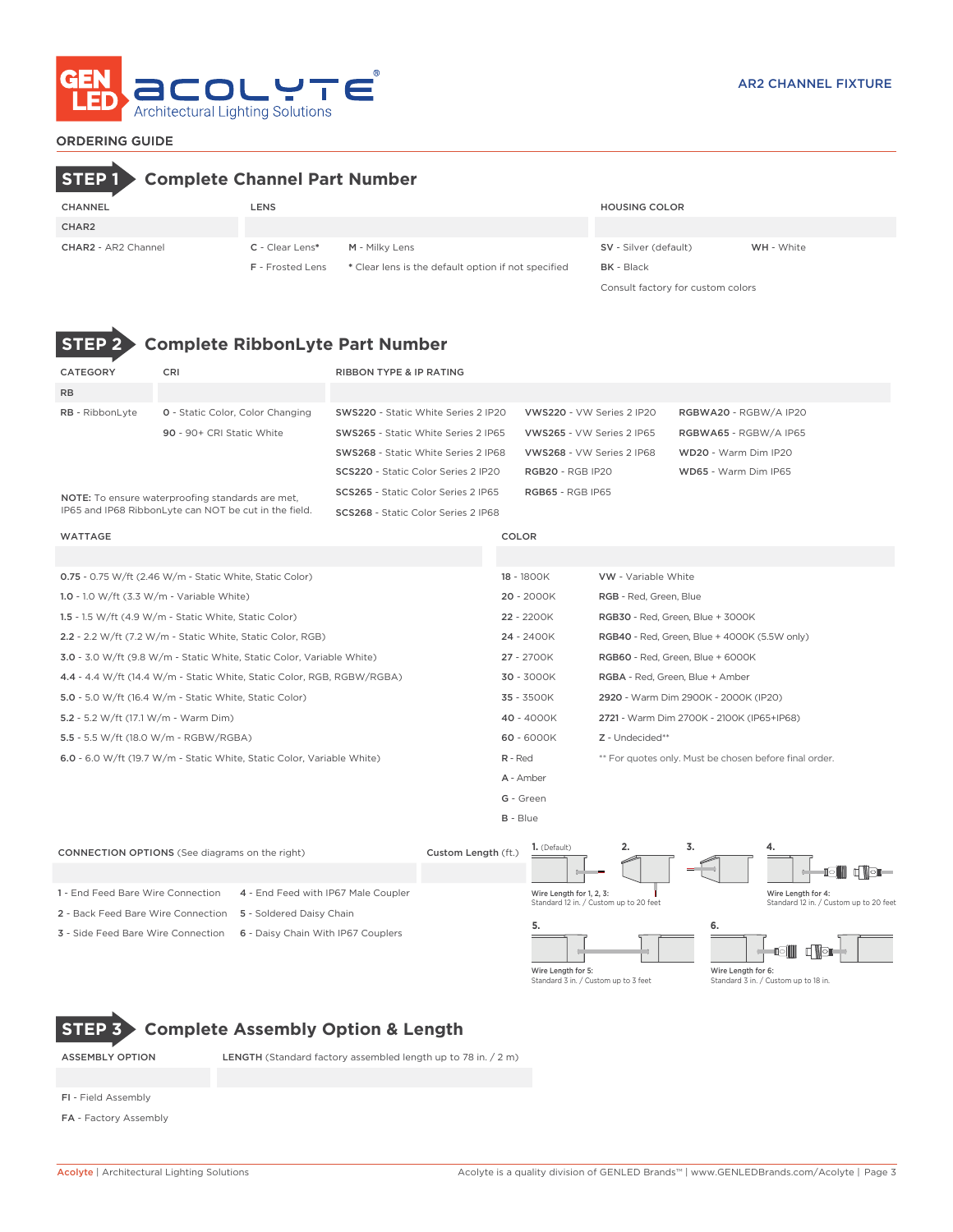

### RIBBONLYTE SPECIFICATIONS & COMPATIBILITY

| Available<br>Wattages                                        | Cuttable<br>Length       | LED<br>Pitch                 | Color<br>Temp. | Im/W<br>without<br>Lens | <b>Delivered Lumens</b><br>with Clear Lens     | <b>Delivered Lumens</b><br>with Frosted Lens | <b>Delivered Lumens</b><br>with Milky Lens | Max<br>Length                       |                        | Compatible<br>with Channel |                          |                          |  |  |  |  |  |       |       |                           |                           |                           |                          |                  |              |              |              |  |  |  |  |  |  |  |  |  |  |  |  |  |  |       |     |                        |                        |                          |
|--------------------------------------------------------------|--------------------------|------------------------------|----------------|-------------------------|------------------------------------------------|----------------------------------------------|--------------------------------------------|-------------------------------------|------------------------|----------------------------|--------------------------|--------------------------|--|--|--|--|--|-------|-------|---------------------------|---------------------------|---------------------------|--------------------------|------------------|--------------|--------------|--------------|--|--|--|--|--|--|--|--|--|--|--|--|--|--|-------|-----|------------------------|------------------------|--------------------------|
|                                                              |                          |                              |                |                         |                                                |                                              |                                            |                                     | <b>IP20</b>            | <b>IP65</b>                | <b>IP68</b>              |                          |  |  |  |  |  |       |       |                           |                           |                           |                          |                  |              |              |              |  |  |  |  |  |  |  |  |  |  |  |  |  |  |       |     |                        |                        |                          |
| 0.75 Static<br>1.97 in.<br>White<br>$(50$ mm $)$<br>Series 2 |                          |                              | 1800K          | 84                      | 58 lm/ft (190.3 lm/m)<br>68.3 lm/ft (224 lm/m) | 53.6 lm/ft (175.8 lm/m)                      | 44.1 lm/ft (144.6 lm/m)                    |                                     |                        |                            |                          |                          |  |  |  |  |  |       |       |                           |                           |                           |                          |                  |              |              |              |  |  |  |  |  |  |  |  |  |  |  |  |  |  |       |     |                        |                        |                          |
|                                                              |                          |                              | 2000K          | 99                      |                                                | 63.1 lm/ft (207 lm/m)                        | 52 lm/ft (170.6 lm/m)                      |                                     |                        |                            |                          |                          |  |  |  |  |  |       |       |                           |                           |                           |                          |                  |              |              |              |  |  |  |  |  |  |  |  |  |  |  |  |  |  |       |     |                        |                        |                          |
|                                                              |                          |                              | 2200K          | 109                     | 75.2 lm/ft (246.7 lm/m)                        | 69.5 lm/ft (228 lm/m)                        | 57.2 lm/ft (187.6 lm/m)                    | IP20:<br>49 ft                      |                        |                            |                          |                          |  |  |  |  |  |       |       |                           |                           |                           |                          |                  |              |              |              |  |  |  |  |  |  |  |  |  |  |  |  |  |  |       |     |                        |                        |                          |
|                                                              |                          | 48 LEDs/ft                   | 2400K          | 113                     | 78 lm/ft (255.8 lm/m)                          | 72.0 lm/ft (236.2 lm/m)                      | 59.3 lm/ft (194.5 lm/m)                    | (15 m)                              |                        |                            |                          |                          |  |  |  |  |  |       |       |                           |                           |                           |                          |                  |              |              |              |  |  |  |  |  |  |  |  |  |  |  |  |  |  |       |     |                        |                        |                          |
|                                                              |                          | (160 LEDs/m)                 | 2700K          | 123                     | 84.9 lm/ft (278.5 lm/m)                        | 78.4 lm/ft (257.2 lm/m)                      | 64.6 lm/ft (211.9 lm/m)                    | IP65/<br>IP68:                      | $\checkmark$           | $\checkmark$               | $\checkmark$             |                          |  |  |  |  |  |       |       |                           |                           |                           |                          |                  |              |              |              |  |  |  |  |  |  |  |  |  |  |  |  |  |  |       |     |                        |                        |                          |
|                                                              |                          |                              | 3000K          | 123                     | 84.9 lm/ft (278.5 lm/m)                        | 78.4 lm/ft (257.2 lm/m)                      | 64.6 lm/ft (211.9 lm/m)                    | 32.8 ft                             |                        |                            |                          |                          |  |  |  |  |  |       |       |                           |                           |                           |                          |                  |              |              |              |  |  |  |  |  |  |  |  |  |  |  |  |  |  |       |     |                        |                        |                          |
|                                                              |                          |                              | 3500K          | 130                     | 89.7 lm/ft (294.2 lm/m)                        | 82.9 lm/ft (272 lm/m)                        | 68.3 lm/ft (224 lm/m)                      | $(10 \text{ m})$                    |                        |                            |                          |                          |  |  |  |  |  |       |       |                           |                           |                           |                          |                  |              |              |              |  |  |  |  |  |  |  |  |  |  |  |  |  |  |       |     |                        |                        |                          |
|                                                              |                          | 4000K                        | 134            | 92.5 lm/ft (303.4 lm/m) | 85.4 lm/ft (280.1 lm/m)                        | 70.4 lm/ft (230.9 lm/m)                      |                                            |                                     |                        |                            |                          |                          |  |  |  |  |  |       |       |                           |                           |                           |                          |                  |              |              |              |  |  |  |  |  |  |  |  |  |  |  |  |  |  |       |     |                        |                        |                          |
|                                                              |                          |                              | 6000K          | 131                     | 90.4 lm/ft (296.5 lm/m)                        | 83.5 lm/ft (273.9 lm/m)                      | 68.8 lm/ft (225.7 lm/m)                    |                                     |                        |                            |                          |                          |  |  |  |  |  |       |       |                           |                           |                           |                          |                  |              |              |              |  |  |  |  |  |  |  |  |  |  |  |  |  |  |       |     |                        |                        |                          |
|                                                              |                          |                              | 1800K          | 84                      | 115.9 lm/ft (380.2 lm/m)                       | 107.1 lm/ft (351.3 lm/m)                     | 88.2 lm/ft (289.3 lm/m)                    |                                     |                        |                            |                          |                          |  |  |  |  |  |       |       |                           |                           |                           |                          |                  |              |              |              |  |  |  |  |  |  |  |  |  |  |  |  |  |  |       |     |                        |                        |                          |
|                                                              |                          |                              | 2000K          | 98                      | 135.2 lm/ft (443.5 lm/m)                       | 125 lm/ft (410 lm/m)                         | 102.9 lm/ft (337.5 lm/m)                   |                                     |                        |                            |                          |                          |  |  |  |  |  |       |       |                           |                           |                           |                          |                  |              |              |              |  |  |  |  |  |  |  |  |  |  |  |  |  |  |       |     |                        |                        |                          |
|                                                              |                          |                              | 2200K          | 109                     | 150.4 lm/ft (493.3 lm/m)                       | 139 lm/ft (455.9 lm/m)                       | 114.5 lm/ft (375.6 lm/m)                   | IP20:<br>49 ft                      |                        |                            |                          |                          |  |  |  |  |  |       |       |                           |                           |                           |                          |                  |              |              |              |  |  |  |  |  |  |  |  |  |  |  |  |  |  |       |     |                        |                        |                          |
| 1.5 Static                                                   | 1.97 in.                 | 48 LEDs/ft                   | 2400K          | 113                     | 155.9 lm/ft (511.4 lm/m)                       | 144.1 lm/ft (472.6 lm/m)                     | 118.7 lm/ft (389.3 lm/m)                   | (15 m)                              |                        |                            |                          |                          |  |  |  |  |  |       |       |                           |                           |                           |                          |                  |              |              |              |  |  |  |  |  |  |  |  |  |  |  |  |  |  |       |     |                        |                        |                          |
| White<br>Series <sub>2</sub>                                 | $(50$ mm $)$             | $(160$ LEDs/m)               | 2700K          | 123                     | 169.7 lm/ft (556.6 lm/m)                       | 156.8 lm/ft (514.3 lm/m)                     | 129.2 lm/ft (423.8 lm/m)                   | IP65/<br>IP68:                      | $\checkmark$           | $\checkmark$               | $\checkmark$             |                          |  |  |  |  |  |       |       |                           |                           |                           |                          |                  |              |              |              |  |  |  |  |  |  |  |  |  |  |  |  |  |  |       |     |                        |                        |                          |
|                                                              |                          |                              | 3000K          | 123                     | 169.7 lm/ft (556.6 lm/m)                       | 156.8 lm/ft (514.3 lm/m)                     | 129.2 lm/ft (423.8 lm/m)                   | 32.8 ft                             |                        |                            |                          |                          |  |  |  |  |  |       |       |                           |                           |                           |                          |                  |              |              |              |  |  |  |  |  |  |  |  |  |  |  |  |  |  |       |     |                        |                        |                          |
|                                                              |                          |                              | 3500K          | 129                     | 178 lm/ft (583.8 lm/m)                         | 164.5 lm/ft (539.6 lm/m)                     | 135.5 lm/ft (444.4 lm/m)                   | (10 m)                              |                        |                            |                          |                          |  |  |  |  |  |       |       |                           |                           |                           |                          |                  |              |              |              |  |  |  |  |  |  |  |  |  |  |  |  |  |  |       |     |                        |                        |                          |
|                                                              |                          |                              |                |                         |                                                |                                              |                                            | 4000K                               | 134                    | 184.9 lm/ft (606.5 lm/m)   | 170.9 lm/ft (560.6 lm/m) | 140.7 lm/ft (461.5 lm/m) |  |  |  |  |  |       |       |                           |                           |                           |                          |                  |              |              |              |  |  |  |  |  |  |  |  |  |  |  |  |  |  |       |     |                        |                        |                          |
|                                                              |                          |                              | 6000K          | 131                     | 180.8 lm/ft (593 lm/m)                         | 167 lm/ft (547.8 lm/m)                       | 137.6 lm/ft (451.3 lm/m)                   |                                     |                        |                            |                          |                          |  |  |  |  |  |       |       |                           |                           |                           |                          |                  |              |              |              |  |  |  |  |  |  |  |  |  |  |  |  |  |  |       |     |                        |                        |                          |
|                                                              |                          | 48 LEDs/ft<br>(160 LEDs/m)   | 1800K          | 83                      | 168 lm/ft (551 lm/m)                           | 155.2 lm/ft (509.1 lm/m)                     | 127.8 lm/ft (419.2 lm/m)                   |                                     |                        |                            |                          |                          |  |  |  |  |  |       |       |                           |                           |                           |                          |                  |              |              |              |  |  |  |  |  |  |  |  |  |  |  |  |  |  |       |     |                        |                        |                          |
|                                                              |                          |                              | 2000K          | 96                      | 194.3 lm/ft (637.3 lm/m)                       | 179.5 lm/ft (588.8 lm/m)                     | 147.8 lm/ft (484.8 lm/m)                   | IP20:<br>42 ft<br>(12.8 m)<br>IP65/ |                        |                            |                          |                          |  |  |  |  |  |       |       |                           |                           |                           |                          |                  |              |              |              |  |  |  |  |  |  |  |  |  |  |  |  |  |  |       |     |                        |                        |                          |
|                                                              |                          |                              | 2200K          | 106                     | 214.5 lm/ft (703.6 lm/m)                       | 198.2 lm/ft (650.1 lm/m)                     | 163.2 lm/ft (535.3 lm/m)                   |                                     |                        |                            |                          |                          |  |  |  |  |  |       |       |                           |                           |                           |                          |                  |              |              |              |  |  |  |  |  |  |  |  |  |  |  |  |  |  |       |     |                        |                        |                          |
| 2.2 Static                                                   |                          |                              | 2400K          | 111                     | 224.7 lm/ft (737 lm/m)                         | 207.6 lm/ft (680.9 lm/m)                     | 170.9 lm/ft (560.6 lm/m)                   |                                     |                        |                            |                          |                          |  |  |  |  |  |       |       |                           |                           |                           |                          |                  |              |              |              |  |  |  |  |  |  |  |  |  |  |  |  |  |  |       |     |                        |                        |                          |
| White                                                        | 1.97 in.<br>$(50$ mm $)$ |                              | 2700K          | 120                     | 242.9 lm/ft (796.7 lm/m)                       | 224.4 lm/ft (736 lm/m)                       | 184.8 lm/ft (606.1 lm/m)                   |                                     | ✓                      | $\checkmark$               | $\checkmark$             |                          |  |  |  |  |  |       |       |                           |                           |                           |                          |                  |              |              |              |  |  |  |  |  |  |  |  |  |  |  |  |  |  |       |     |                        |                        |                          |
| Series 2                                                     |                          |                              |                |                         |                                                |                                              |                                            |                                     |                        |                            |                          |                          |  |  |  |  |  |       | 3000K | 122                       | 246.9 lm/ft (809.8 lm/m)  | 228.1 lm/ft (748.2 lm/m)  | 187.9 lm/ft (616.3 lm/m) | IP68:<br>32.8 ft |              |              |              |  |  |  |  |  |  |  |  |  |  |  |  |  |  |       |     |                        |                        |                          |
|                                                              |                          |                              |                |                         |                                                | 3500K                                        | 127                                        | 257 lm/ft (843 lm/m)                | 237.5 lm/ft (779 lm/m) | 195.6 lm/ft (641.6 lm/m)   | $(10 \text{ m})$         |                          |  |  |  |  |  |       |       |                           |                           |                           |                          |                  |              |              |              |  |  |  |  |  |  |  |  |  |  |  |  |  |  |       |     |                        |                        |                          |
|                                                              |                          |                              |                |                         |                                                |                                              |                                            |                                     |                        |                            |                          |                          |  |  |  |  |  |       |       |                           |                           |                           |                          |                  |              |              |              |  |  |  |  |  |  |  |  |  |  |  |  |  |  | 4000K | 133 | 269.2 lm/ft (883 lm/m) | 248.7 lm/ft (779 lm/m) | 204.8 lm/ft (671.7 lm/m) |
|                                                              |                          |                              | 6000K          | 128                     | 259.1 lm/ft (849.8 lm/m)                       | 239.4 lm/ft (785.2 lm/m)                     | 197.1 lm/ft (646.5 lm/m)                   |                                     |                        |                            |                          |                          |  |  |  |  |  |       |       |                           |                           |                           |                          |                  |              |              |              |  |  |  |  |  |  |  |  |  |  |  |  |  |  |       |     |                        |                        |                          |
|                                                              |                          |                              | 2400K          | 109.8                   | 303.1 lm/ft (994.1 lm/m)                       | 280.1 lm/ft (918.6 lm/m)                     | 230.6 lm/ft (756.5 lm/m)                   |                                     |                        |                            |                          |                          |  |  |  |  |  |       |       |                           |                           |                           |                          |                  |              |              |              |  |  |  |  |  |  |  |  |  |  |  |  |  |  |       |     |                        |                        |                          |
|                                                              |                          | 48 LEDs/ft<br>$(160$ LEDs/m) | 2700K          | 122.9                   | 339.6 lm/ft (1114 lm/m)                        | 313.5 lm/ft (1028.1 lm/m)                    | 258.1 lm/ft (846.7 lm/m)                   | IP20:<br>36 ft                      |                        |                            |                          |                          |  |  |  |  |  |       |       |                           |                           |                           |                          |                  |              |              |              |  |  |  |  |  |  |  |  |  |  |  |  |  |  |       |     |                        |                        |                          |
| 3.0 Static                                                   | 1.97 in.                 |                              | 3000K          | 130                     | 359.1 lm/ft (1177.9 lm/m)                      | 331.4 lm/ft (1087.1 lm/m)                    | 273 lm/ft (895.3 lm/m)                     | (11 m)                              |                        |                            |                          |                          |  |  |  |  |  |       |       |                           |                           |                           |                          |                  |              |              |              |  |  |  |  |  |  |  |  |  |  |  |  |  |  |       |     |                        |                        |                          |
| White<br>Series 2                                            | $(50$ mm $)$             |                              |                |                         |                                                |                                              |                                            |                                     |                        |                            |                          |                          |  |  |  |  |  |       | 3500K | 133                       | 367.5 lm/ft (1205.3 lm/m) | 339.2 lm/ft (1112.4 lm/m) | 279.3 lm/ft (916.1 lm/m) | IP65/<br>IP68:   | $\checkmark$ | $\checkmark$ | $\checkmark$ |  |  |  |  |  |  |  |  |  |  |  |  |  |  |       |     |                        |                        |                          |
|                                                              |                          |                              |                |                         |                                                |                                              |                                            |                                     |                        |                            |                          |                          |  |  |  |  |  | 4000K | 133   | 367.5 lm/ft (1205.3 lm/m) | 339.2 lm/ft (1112.4 lm/m) | 279.3 lm/ft (916.1 lm/m)  | 32.8 ft                  |                  |              |              |              |  |  |  |  |  |  |  |  |  |  |  |  |  |  |       |     |                        |                        |                          |
|                                                              |                          |                              | 6000K          | 127                     | 350.8 lm/ft (1150.5 lm/m)                      | 323.7 lm/ft (1061.8 lm/m)                    | 266.6 lm/ft (874.5 lm/m)                   | (10 m)                              |                        |                            |                          |                          |  |  |  |  |  |       |       |                           |                           |                           |                          |                  |              |              |              |  |  |  |  |  |  |  |  |  |  |  |  |  |  |       |     |                        |                        |                          |
|                                                              |                          |                              | 2400K          | 109                     | 441.2 lm/ft (1447 lm/m)                        | 407.7 lm/ft (1337.1 lm/m)                    | 335.7 lm/ft (1101.2 lm/m)                  |                                     |                        |                            |                          |                          |  |  |  |  |  |       |       |                           |                           |                           |                          |                  |              |              |              |  |  |  |  |  |  |  |  |  |  |  |  |  |  |       |     |                        |                        |                          |
|                                                              |                          |                              | 2700K          | 122                     | 494.4 lm/ft (1621.6 lm/m)                      | 456.3 lm/ft (1496.6 lm/m)                    | 375.8 lm/ft (1232.5 lm/m)                  |                                     |                        |                            |                          |                          |  |  |  |  |  |       |       |                           |                           |                           |                          |                  |              |              |              |  |  |  |  |  |  |  |  |  |  |  |  |  |  |       |     |                        |                        |                          |
| 4.4 Static                                                   | 1.97 in.                 | 48 LEDs/ft                   | 3000K          | 129                     | 522.8 lm/ft (1714.7 lm/m)                      | 482.5 lm/ft (1582.5 lm/m)                    | 397.3 lm/ft (1303.2 lm/m)                  | 28 ft 4 in.                         |                        |                            |                          |                          |  |  |  |  |  |       |       |                           |                           |                           |                          |                  |              |              |              |  |  |  |  |  |  |  |  |  |  |  |  |  |  |       |     |                        |                        |                          |
| White<br>Series 2                                            | $(50$ mm $)$             | (160 LEDs/m)                 | 3500K          | 132                     | 534.9 lm/ft (1754.5 lm/m)                      | 493.7 lm/ft (1619.3 lm/m)                    | 406.6 lm/ft (1333.5 lm/m)                  | (8.64 m)                            | ✓                      | $\checkmark$               | $\checkmark$             |                          |  |  |  |  |  |       |       |                           |                           |                           |                          |                  |              |              |              |  |  |  |  |  |  |  |  |  |  |  |  |  |  |       |     |                        |                        |                          |
|                                                              |                          |                              | 4000K          | 132                     | 534.9 lm/ft (1754.5 lm/m)                      | 493.7 lm/ft (1619.3 lm/m)                    | 406.6 lm/ft (1333.5 lm/m)                  |                                     |                        |                            |                          |                          |  |  |  |  |  |       |       |                           |                           |                           |                          |                  |              |              |              |  |  |  |  |  |  |  |  |  |  |  |  |  |  |       |     |                        |                        |                          |
|                                                              |                          |                              | 6000K          | 126                     | 510.6 lm/ft (1674.8 lm/m)                      | 471.2 lm/ft (1545.7 lm/m)                    | 388.1 lm/ft (1272.9 lm/m)                  |                                     |                        |                            |                          |                          |  |  |  |  |  |       |       |                           |                           |                           |                          |                  |              |              |              |  |  |  |  |  |  |  |  |  |  |  |  |  |  |       |     |                        |                        |                          |
|                                                              |                          |                              | 2400K          | 109.8                   | 505.1 lm/ft (1656.8 lm/m)                      | 466.8 lm/ft (1531 lm/m)                      | 384.4 lm/ft (1260.8 lm/m)                  |                                     |                        |                            |                          |                          |  |  |  |  |  |       |       |                           |                           |                           |                          |                  |              |              |              |  |  |  |  |  |  |  |  |  |  |  |  |  |  |       |     |                        |                        |                          |
|                                                              |                          |                              | 2700K          | 122.9                   | 566.1 lm/ft (1856.7 lm/m)                      | 522.4 lm/ft (1713.6 lm/m)                    | 430.2 lm/ft (1411.2 lm/m)                  | IP20:<br>33 ft 4 in.                |                        |                            |                          |                          |  |  |  |  |  |       |       |                           |                           |                           |                          |                  |              |              |              |  |  |  |  |  |  |  |  |  |  |  |  |  |  |       |     |                        |                        |                          |
| 5.0 Static                                                   | 1.4 in.                  | 68 LEDs/ft                   | 3000K          | 130                     | 598.5 lm/ft (1963.2 lm/m)                      | 552.4 lm/ft (1811.9 lm/m)                    | 454.9 lm/ft (1492.1 lm/m)                  | (10.1 m)                            |                        |                            |                          |                          |  |  |  |  |  |       |       |                           |                           |                           |                          |                  |              |              |              |  |  |  |  |  |  |  |  |  |  |  |  |  |  |       |     |                        |                        |                          |
| White<br>Series 2                                            | $(35.7 \, \text{mm})$    | (224 LEDs/m)                 | 3500K          | 133                     | 612.5 lm/ft (2008.9 lm/m)                      | 565.3 lm/ft (1854 lm/m)                      | 465.5 lm/ft (1526.8 lm/m)                  | IP65/                               | $\checkmark$           | $\checkmark$               |                          |                          |  |  |  |  |  |       |       |                           |                           |                           |                          |                  |              |              |              |  |  |  |  |  |  |  |  |  |  |  |  |  |  |       |     |                        |                        |                          |
|                                                              |                          |                              | 4000K          | 133                     | 612.5 lm/ft (2008.9 lm/m)                      | 565.3 lm/ft (1854 lm/m)                      | 465.5 lm/ft (1526.8 lm/m)                  | IP68:<br>32.8 ft                    |                        |                            |                          |                          |  |  |  |  |  |       |       |                           |                           |                           |                          |                  |              |              |              |  |  |  |  |  |  |  |  |  |  |  |  |  |  |       |     |                        |                        |                          |
|                                                              |                          |                              | 6000K          | 127                     | 584.6 lm/ft (1917.6 lm/m)                      | 539.6 lm/ft (1769.7 lm/m)                    | 444.3 lm/ft (1457.4 lm/m)                  | (10 m)                              |                        |                            |                          |                          |  |  |  |  |  |       |       |                           |                           |                           |                          |                  |              |              |              |  |  |  |  |  |  |  |  |  |  |  |  |  |  |       |     |                        |                        |                          |
|                                                              |                          |                              |                |                         |                                                |                                              |                                            |                                     |                        |                            |                          |                          |  |  |  |  |  |       |       |                           |                           |                           |                          |                  |              |              |              |  |  |  |  |  |  |  |  |  |  |  |  |  |  |       |     |                        |                        |                          |

Acolyte | Architectural Lighting Solutions **Acolyte is a quality division of GENLED Brands™** | www.GENLEDBrands.com/Acolyte | Page 4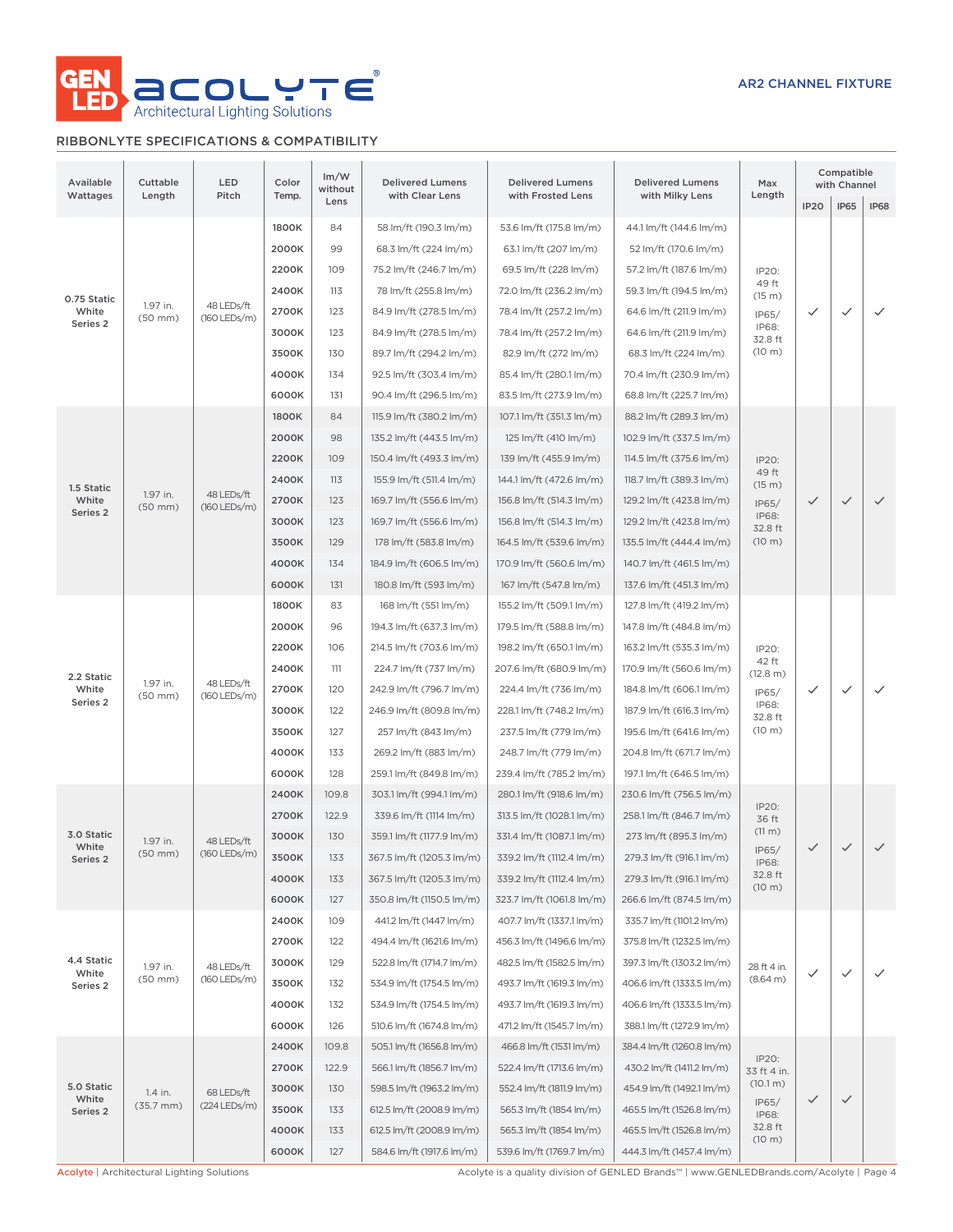

### RIBBONLYTE SPECIFICATIONS & COMPATIBILITY

| Available<br>Wattages                       | Cuttable<br>Length               | LED<br>Pitch                 | Color<br>Temp.                                     | Im/W<br>without<br>Lens                | <b>Delivered Lumens</b><br>with Clear Lens                                                                                                                                 | <b>Delivered Lumens</b><br>with Frosted Lens                                                                                                                               | <b>Delivered Lumens</b><br>with Milky Lens                                                                                                                                 | Max<br>Length                                                     | IP <sub>20</sub> | Compatible<br>with Channel<br><b>IP65</b> | <b>IP68</b>  |
|---------------------------------------------|----------------------------------|------------------------------|----------------------------------------------------|----------------------------------------|----------------------------------------------------------------------------------------------------------------------------------------------------------------------------|----------------------------------------------------------------------------------------------------------------------------------------------------------------------------|----------------------------------------------------------------------------------------------------------------------------------------------------------------------------|-------------------------------------------------------------------|------------------|-------------------------------------------|--------------|
| 6.0 Static<br>White<br>Series 2             | 1.4 in.<br>$(35.7$ mm $)$        | 68 LEDs/ft<br>$(224$ LEDs/m) | 2400K<br>2700K<br>3000K<br>3500K<br>4000K<br>6000K | 109<br>122<br>129<br>132<br>132<br>126 | 601.6 lm/ft (1973.2 lm/m)<br>674.2 lm/ft (2211.3 lm/m)<br>712.9 lm/ft (2338.2 lm/m)<br>729.4 lm/ft (2392.5 lm/m)<br>612.5 lm/ft (2008.9 lm/m)<br>696.3 lm/ft (2283.8 lm/m) | 555.9 lm/ft (1823.4 lm/m)<br>622.2 lm/ft (2040.8 lm/m)<br>657.9 lm/ft (2157.9 lm/m)<br>673.2 lm/ft (2208.1 lm/m)<br>673.2 lm/ft (2208.1 lm/m)<br>642.6 lm/ft (2107.7 lm/m) | 457.8 lm/ft (1501.6 lm/m)<br>512.4 lm/ft (1680.7 lm/m)<br>541.8 lm/ft (1777.1 lm/m)<br>554.4 lm/ft (1818.4 lm/m)<br>554.4 lm/ft (1818.4 lm/m)<br>529.2 lm/ft (1735.8 lm/m) | 28 ft<br>(8.5 m)                                                  | ✓                | $\checkmark$                              |              |
| 0.75 Static<br>Color<br>Series <sub>2</sub> | 1.97 in.<br>$(50$ mm $)$         | 48 LEDs/ft<br>$(160$ LEDs/m) | Red<br>Green<br>Blue<br>Amber                      | 41<br>175<br>19<br>34                  | 28 lm/ft (93 lm/m)<br>121 lm/ft (396 lm/m)<br>13 lm/ft (43 lm/m)<br>23 lm/ft (77 lm/m)                                                                                     | 26 lm/ft (86 lm/m)<br>112 lm/ft (366 lm/m)<br>12 lm/ft (40 lm/m)<br>22 lm/ft (71 lm/m)                                                                                     | 22 lm/ft (70.6 lm/m)<br>92 lm/ft (301.4 lm/m)<br>10 lm/ft (32.7 lm/m)<br>18 lm/ft (58.6 lm/m)                                                                              | IP20:<br>49 ft<br>(15 m)<br>IP65/<br>IP68:<br>32.8 ft<br>(10 m)   | $\checkmark$     | ✓                                         | $\checkmark$ |
| 1.5 Static<br>Color<br>Series <sub>2</sub>  | 1.97 in.<br>$(50$ mm $)$         | 48 LEDs/ft<br>(160 LEDs/m)   | Red<br>Green<br>Blue<br>Amber                      | 42<br>160<br>18<br>34                  | 58 lm/ft (190 lm/m)<br>221 lm/ft (724 lm/m)<br>25 lm/ft (81 lm/m)<br>47 lm/ft (154 lm/m)                                                                                   | 54 lm/ft (176 lm/m)<br>204 lm/ft (669 lm/m)<br>23 lm/ft (75 lm/m)<br>43 lm/ft (142 lm/m)                                                                                   | 44 lm/ft (144.7 lm/m)<br>168 lm/ft (551.1 lm/m)<br>19 lm/ft (62 lm/m)<br>36 lm/ft (117.1 lm/m)                                                                             | IP20:<br>49 ft<br>(15 m)<br>IP65/<br>IP68:<br>32.8 ft<br>(10 m)   | $\checkmark$     | ✓                                         | ✓            |
| 2.2 Static<br>Color<br>Series <sub>2</sub>  | 1.97 in.<br>$(50$ mm $)$         | 48 LEDs/ft<br>$(160$ LEDs/m) | Red<br>Green<br>Blue<br>Amber                      | 42<br>145<br>18<br>33                  | 85 lm/ft (279 lm/m)<br>293 lm/ft (963 lm/m)<br>36 lm/ft (119 lm/m)<br>67 lm/ft (219 lm/m)                                                                                  | 79 lm/ft (258 lm/m)<br>271 lm/ft (889 lm/m)<br>34 lm/ft (110 lm/m)<br>62 lm/ft (202 lm/m)                                                                                  | 65 lm/ft (212.2 lm/m)<br>223 lm/ft (732.4 lm/m)<br>28 lm/ft (90.9 lm/m)<br>51 lm/ft (166.7 lm/m)                                                                           | IP20:<br>42 ft<br>(12.8 m)<br>IP65/<br>IP68:<br>32.8 ft<br>(10 m) | $\checkmark$     | $\checkmark$                              | $\checkmark$ |
| 3.0 Static<br>Color<br>Series <sub>2</sub>  | 1.97 in.<br>$(50$ mm $)$         | 48 LEDs/ft<br>(160 LEDs/m)   | Red<br>Green<br>Blue<br>Amber                      | 40.0<br>127.0<br>25.0<br>29.0          | 110.4 lm/ft (362.1 lm/m)<br>350.9 lm/ft (1151.0 lm/m)<br>69.1 lm/ft (226.6 lm/m)<br>80.1 lm/ft (262.8 lm/m)                                                                | 102.0 lm/ft (334.6 lm/m)<br>323.9 lm/ft (1062.2 lm/m)<br>63.8 lm/ft (209.1 lm/m)<br>74.0 lm/ft (242.6 lm/m)                                                                | 84.0 lm/ft (275.52 lm/m)<br>266.7 lm/ft (874.776 lm/m)<br>52.5 lm/ft (172.2 lm/m)<br>60.9 lm/ft (199.752 lm/m)                                                             | 32.8 ft<br>(10 m)                                                 | $\checkmark$     | $\checkmark$                              | ✓            |
| 4.4 Static<br>Color<br>Series <sub>2</sub>  | 1.97 in.<br>$(50$ mm $)$         | 48 LEDs/ft<br>$(160$ LEDs/m) | Red<br>Green<br>Blue<br>Amber                      | 38.0<br>117.0<br>24.0<br>25.0          | 153.8 lm/ft (504.5 lm/m)<br>474.1 lm/ft (1555.1 lm/m)<br>97.3 lm/ft (319.0 lm/m)<br>101.3 lm/ft (332.2 lm/m)                                                               | 142.1 lm/ft (466.2 lm/m)<br>437.6 lm/ft (1435.3 lm/m)<br>89.8 lm/ft (294.4 lm/m)<br>93.5 lm/ft (306.7 lm/m)                                                                | 117.0 lm/ft (383.8912 lm/m)<br>360.4 lm/ft (1181.981 lm/m)<br>73.9 lm/ft (242.4576 lm/m)<br>77.0 lm/ft (252.56 lm/m)                                                       | 29 ft<br>(8.8 m)                                                  | $\checkmark$     | $\checkmark$                              | $\checkmark$ |
| 5.0 Static<br>Color<br>Series <sub>2</sub>  | 1.4 in.<br>$(35.7 \, \text{mm})$ | 68 LEDs/ft<br>(224 LEDs/m)   | Red<br>Green<br>Blue<br>Amber                      | 37.0<br>116.0<br>24.0<br>26.0          | 170.2 lm/ft (558.2 lm/m)<br>534.2 lm/ft (1752.1 lm/m)<br>110.5 lm/ft (362.5 lm/m)<br>119.7 lm/ft (392.7 lm/m)                                                              | 157.3 lm/ft (515.8 lm/m)<br>493.0 lm/ft (1617.0 lm/m)<br>102.0 lm/ft (334.6 lm/m)<br>110.5 lm/ft (362.4 lm/m)                                                              | 129.5 lm/ft (424.76 lm/m)<br>406.0 lm/ft (1331.68 lm/m)<br>84.0 lm/ft (275.52 lm/m)<br>91.0 lm/ft (298.48 lm/m)                                                            | 30 ft<br>(9.14 m)                                                 | ✓                | ✓                                         |              |
| 6.0 Static<br>Color<br>Series 2             | 1.4 in.<br>$(35.7 \, \text{mm})$ | 68 LEDs/ft<br>(224 LEDs/m)   | Red<br>Green<br>Blue<br>Amber                      | 37.0<br>113.0<br>23.0<br>24.0          | 204.2 lm/ft (669.8 lm/m)<br>624.4 lm/ft (2048.2 lm/m)<br>127.1 lm/ft (416.9 lm/m)<br>132.6 lm/ft (435.0 lm/m)                                                              | 188.7 lm/ft (618.9 lm/m)<br>576.3 lm/ft (1890.3 lm/m)<br>117.3 lm/ft (384.8 lm/m)<br>122.4 lm/ft (401.6 lm/m)                                                              | 155.4 lm/ft (509.712 lm/m)<br>474.6 lm/ft (1556.688 lm/m)<br>96.6 lm/ft (316.9 lm/m)<br>100.8 lm/ft (330.7 lm/m)                                                           | 28 ft<br>(8.5 m)                                                  | $\checkmark$     | $\checkmark$                              |              |
| 1.0<br>Variable<br>White<br>Series 2        | 1.97 in.<br>$(50$ mm $)$         | 42 LEDs/ft<br>(140 LEDs/m)   | 2000K<br>$\begin{array}{c} + \end{array}$<br>6500K | 85.0                                   | 78.2 lm/ft (257 lm/m)                                                                                                                                                      | 72.3 lm/ft (237 lm/m)                                                                                                                                                      | 60 lm/ft (200 lm/m)                                                                                                                                                        | 32.8 ft<br>(10 m)                                                 | $\checkmark$     | ✓                                         | $\checkmark$ |
| 3.0<br>Variable<br>White<br>Series 2        | 1.97 in.<br>$(50$ mm $)$         | 42 LEDs/ft<br>(140 LEDs/m)   | 2000K<br>$\begin{array}{c} + \end{array}$<br>6500K | 80.0                                   | 220.8 lm/ft (725 lm/m)                                                                                                                                                     | 205.0 lm/ft (670 lm/m)                                                                                                                                                     | 168.0 lm/ft (551.2 lm/m)                                                                                                                                                   | 32.8 ft<br>(10 m)                                                 | $\checkmark$     | $\checkmark$                              | $\checkmark$ |
| 6.0<br>Variable<br>White<br>Series 2        | 1.97 in.<br>$(50$ mm $)$         | 42 LEDs/ft<br>(140 LEDs/m)   | 2000K<br>$\bf{+}$<br>6500K                         | 75.0                                   | 415 lm/ft (1,362 lm/m)                                                                                                                                                     | 382.5 lm/ft (1255 lm/m)                                                                                                                                                    | 315.0 lm/ft (1033.5 lm/m)                                                                                                                                                  | 32.8 ft<br>(10 m)                                                 | $\checkmark$     | $\checkmark$                              |              |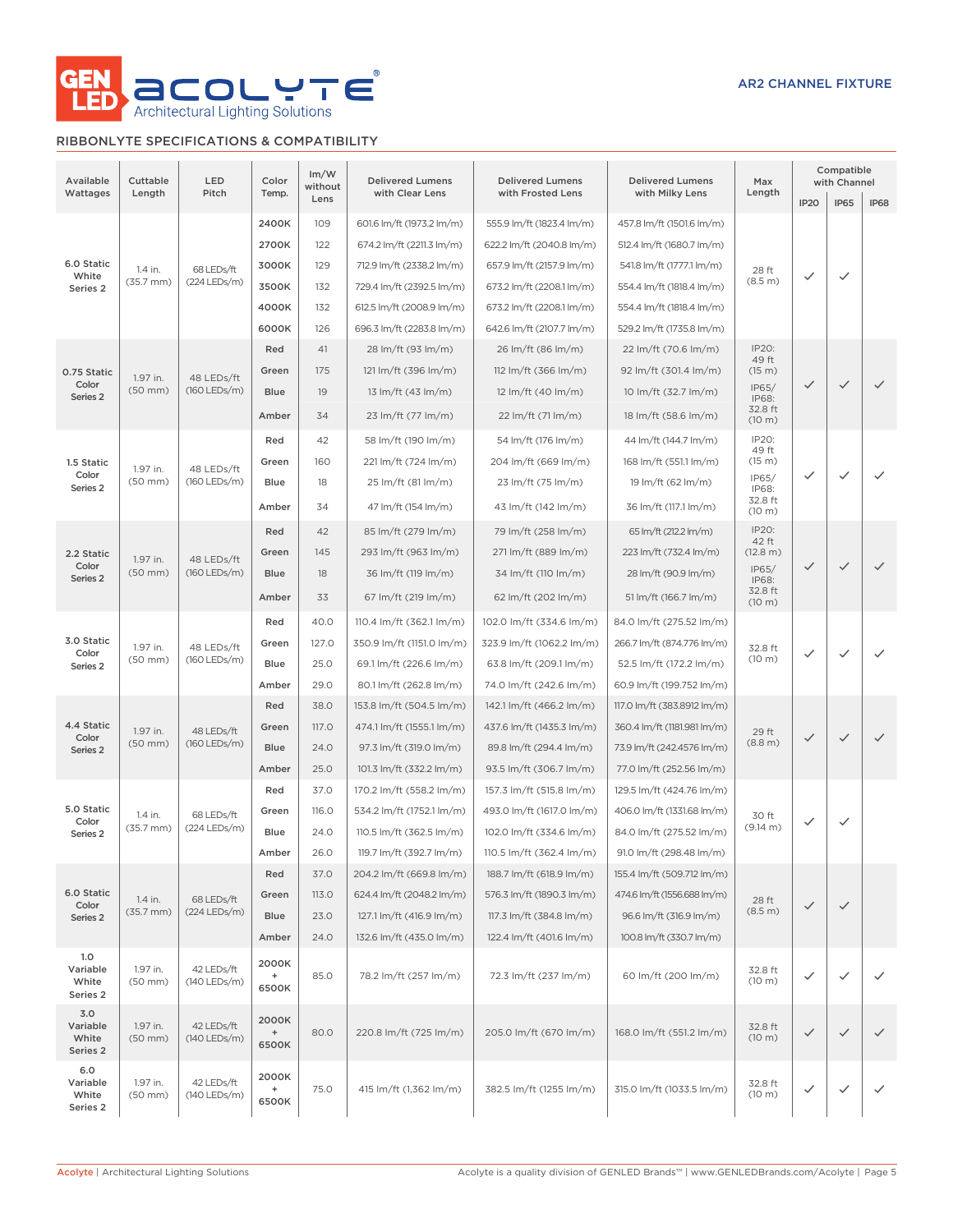

### RIBBONLYTE SPECIFICATIONS & COMPATIBILITY

| Available                   | Cuttable<br><b>LED</b><br>Color    |                             | Im/W<br>without           | <b>Delivered Lumens</b> | <b>Delivered Lumens</b>  | <b>Delivered Lumens</b>                        | Max<br>Length                                | Compatible<br>with Channel         |              |              |             |
|-----------------------------|------------------------------------|-----------------------------|---------------------------|-------------------------|--------------------------|------------------------------------------------|----------------------------------------------|------------------------------------|--------------|--------------|-------------|
| Wattages                    | Length                             | Pitch                       | Temp.                     | Lens                    | with Clear Lens          | with Frosted Lens                              | with Milky Lens                              |                                    | IP20         | <b>IP65</b>  | <b>IP68</b> |
| 2.2 RGB                     | 6.55 in.<br>$(166.4 \, \text{mm})$ | 9 LEDs/ft<br>$(30$ LEDs/m)  | <b>RGB</b>                | 37                      | 74.9 lm/ft (245.6 lm/m)  | 69.7 lm/ft (228.65 lm/m)<br>All LEDs at 100%   | 57.4 lm/ft (188.3 lm/m)<br>All LEDs at 100%  | 19 ft 7.9 in.<br>(6 <sub>m</sub> ) | $\checkmark$ | $\checkmark$ |             |
| 4.4 RGB                     | 3.94 in.<br>$(100 \, \text{mm})$   | 18 LEDs/ft<br>(60 LEDs/m)   | <b>RGB</b>                | 37                      | 149.8 lm/ft (491.3 lm/m) | 140.25 lm/ft (459.85 lm/m)<br>All LEDs at 100% | 115.5 lm/ft (378.7 lm/m)<br>All LEDs at 100% | 19 ft 7.9 in.<br>(6 <sub>m</sub> ) | $\checkmark$ | $\checkmark$ |             |
| 4.4<br><b>RGBW</b>          | 6.55 in.<br>$(166.4 \, \text{mm})$ | 18 LEDs/ft<br>$(60$ LEDs/m) | <b>RGBW</b>               | 65                      | 263.1 lm/ft (863 lm/m)   | 243.95 lm/ft (799.85 lm/m)<br>All LEDs at 100% | 200.9 lm/ft (658.7 lm/m)<br>All LEDs at 100% | 19 ft 7.9 in.<br>(6 <sub>m</sub> ) | ✓            | $\checkmark$ |             |
| 4.4 RGBA                    | 6.55 in.<br>$(166.4 \, \text{mm})$ | 18 LEDs/ft<br>(60 LEDs/m)   | <b>RGBA</b>               | 33                      | 133.6 lm/ft (438.1 lm/m) | 243.95 lm/ft (799.85 lm/m)<br>All LEDs at 100% | 200.9 lm/ft (658.7 lm/m)<br>All LEDs at 100% | 19 ft 7.9 in.<br>(6 <sub>m</sub> ) | $\checkmark$ | $\checkmark$ |             |
| $5.54$ -in-1<br><b>RGBW</b> | 3.94 in.<br>$(100 \, \text{mm})$   | 18 LEDs/ft<br>(60 LEDs/m)   | <b>RGBW</b>               | 51                      | 305 lm/ft (1000.3 lm/m)  | 237.15 lm/ft (777.75 lm/m)<br>All LEDs at 100% | 195.3 lm/ft (640.5 lm/m)<br>All LEDs at 100% | 19 ft 7.9 in.<br>(6 <sub>m</sub> ) | $\checkmark$ | $\checkmark$ |             |
| $5.54$ -in-1<br><b>RGBA</b> | 3.94 in.<br>$(100 \, \text{mm})$   | 18 LEDs/ft<br>$(60$ LEDs/m) | <b>RGBA</b>               | 27                      | 161.5 lm/ft (529.6 lm/m) | 237.15 lm/ft (777.75 lm/m)<br>All LEDs at 100% | 195.3 lm/ft (640.5 lm/m)<br>All LEDs at 100% | 19 ft 7.9 in.<br>(6 <sub>m</sub> ) | $\checkmark$ | $\checkmark$ |             |
| 5.2<br>Warm<br>Dim          | 3.94 in.<br>$(100 \, \text{mm})$   | 36 LEDs/ft<br>(120 LEDs/m)  | <b>WARM</b><br><b>DIM</b> | 55                      | 263.1 lm/ft (863 lm/m)   | 244.8 lm/ft (803.25 lm/m)                      | 201.6 lm/ft (661.5 lm/m)                     | 16 ft 4 in.<br>(5 <sub>m</sub> )   | $\checkmark$ | $\checkmark$ |             |

### DIODE VISIBILITY CHART (Data below applies to installations with Milky lens only)

|                                    |                                                   | No Visible Diode = N |                     |                                  |                     |                            | With Visible Diode = $Y$ |                                    |
|------------------------------------|---------------------------------------------------|----------------------|---------------------|----------------------------------|---------------------|----------------------------|--------------------------|------------------------------------|
|                                    | <b>Static White &amp; Static Color RibbonLyte</b> |                      |                     | <b>Color Changing RibbonLyte</b> |                     |                            |                          |                                    |
| 0.75/1.5/2.2                       | 3.0/4.4                                           | 5.0/6.0              | 2.2<br><b>RGB</b>   | 4.4<br><b>RGB</b>                | 4.4<br>RGBW/A       | 5.5<br>$4$ -in-1<br>RGBW/A | Warm Dim                 | <b>Variable White</b>              |
| IP20<br><b>IP65</b><br><b>IP68</b> | IP2O<br><b>IP65</b><br>IP68                       | IP2O<br><b>IP65</b>  | IP2O<br><b>IP65</b> | IP20<br><b>IP65</b>              | IP20<br><b>IP65</b> | IP2O<br><b>IP65</b>        | IP2O<br><b>IP65</b>      | IP2O<br><b>IP65</b><br><b>IP68</b> |
| N                                  | N                                                 | N                    | Y                   | Y                                | Y                   | Y                          | N                        | N                                  |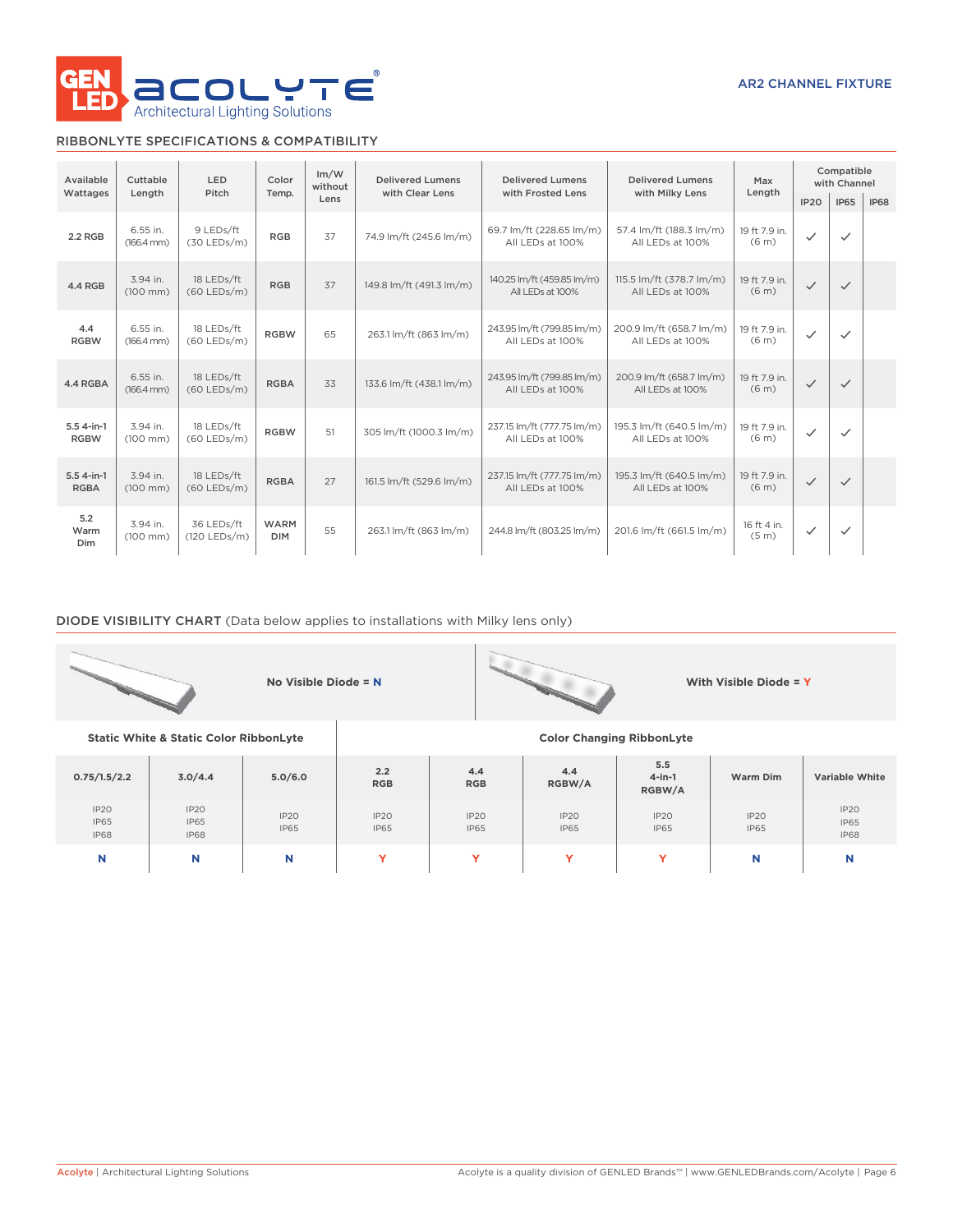

### AVAILABLE DRIVERS

#### NON-DIMMING ELECTRONIC DRIVERS LUTRON HI-LUME DRIVERS



30W, 60W, 96W Non-Dimming Electronic Class 2 Drivers

Part No.: • DRVW2430 (30 Watt) • DRVW2460 (60 Watt)

• DRVW2496 (96 Watt)

Output Voltage: 24 V Voltage Range: 120-277 VAC IP Rating: Dry or Damp UL Listed





60W, 96W, 150W, 300W ELV/MLV Dimmable Drivers

Part No.:

- DRVW2460ELVMLV (60 Watt)
- DRVW2496ELVMLV (96 Watt)
- DRVW24150ELVMLV (150 Watt)
- DRVW24300ELVMLV (300 Watt)

Line Voltage Dimmable Drivers Output Voltage: 24 V Voltage Range: 100-277 VAC IP Rating: IP67 Dimmable UL, CE, and CSA Listed



240W, 320W Non-Dimming Electronic Drivers

Part No.: • DRVW24240 (240 Watt) • DRVW24320 (320 Watt)

Output Voltage: 24 V Voltage Range: 90-305 VAC IP Rating: Dry or Damp UL Recognized



40W Lutron Hi-Lume 1% Dimming Class 2 Drivers

Part No.: • DRVLUT24403W (40 Watt, 3-wire) • DRVLUT24402W (40 Watt, 2-wire)

Output Voltage: 24 V Voltage Range: 120-277 VAC (3-wire model) or 120V (2-wire model) IP Rating: Dry or Damp Dimmable using 2-wire forward phase, 3-wire+G or digital EcoSystem UL Listed



#### LUTRON Skylark Contour Dimmer

Part No.: TRIDIMSKY Width: 2.94 in (75 mm) Length: 4.69 in (120 mm) Depth: 0.30 in (7.6 mm)

- Single pole and 3-way versions
- Compatible with Acolyte MLV drivers
- Slide adjusts brightness and On/Off control
- 30 mA max control current
- Available in white finish



#### LUTRON NOVA-T Dimmer

Part No.: TRIDIMNOVA Width: 2.75 in (70 mm) Length: 4.56 in (116 mm) Depth: 0.30 in (7.6 mm)

- Slide adjusts brightness and On/Off control
- 30 mA max control current
- Available in white finish



#### LUTRON DIVA Dimmer

Part No.: TRIDIMDIVA (With Locator Light) TRIDIMDIVAL Width: 2.94 in (75 mm) Length: 4.69 in (120 mm) Depth: 0.30 in (7.6 mm)

- Large paddle switch with a captive linear-slide dimmer
- 30 mA max control current
- Available in white finish
- Available with locator light which glows green when the switch is off

Note: For more options, please reference the Optional Dimmer List on Acolyte product website page.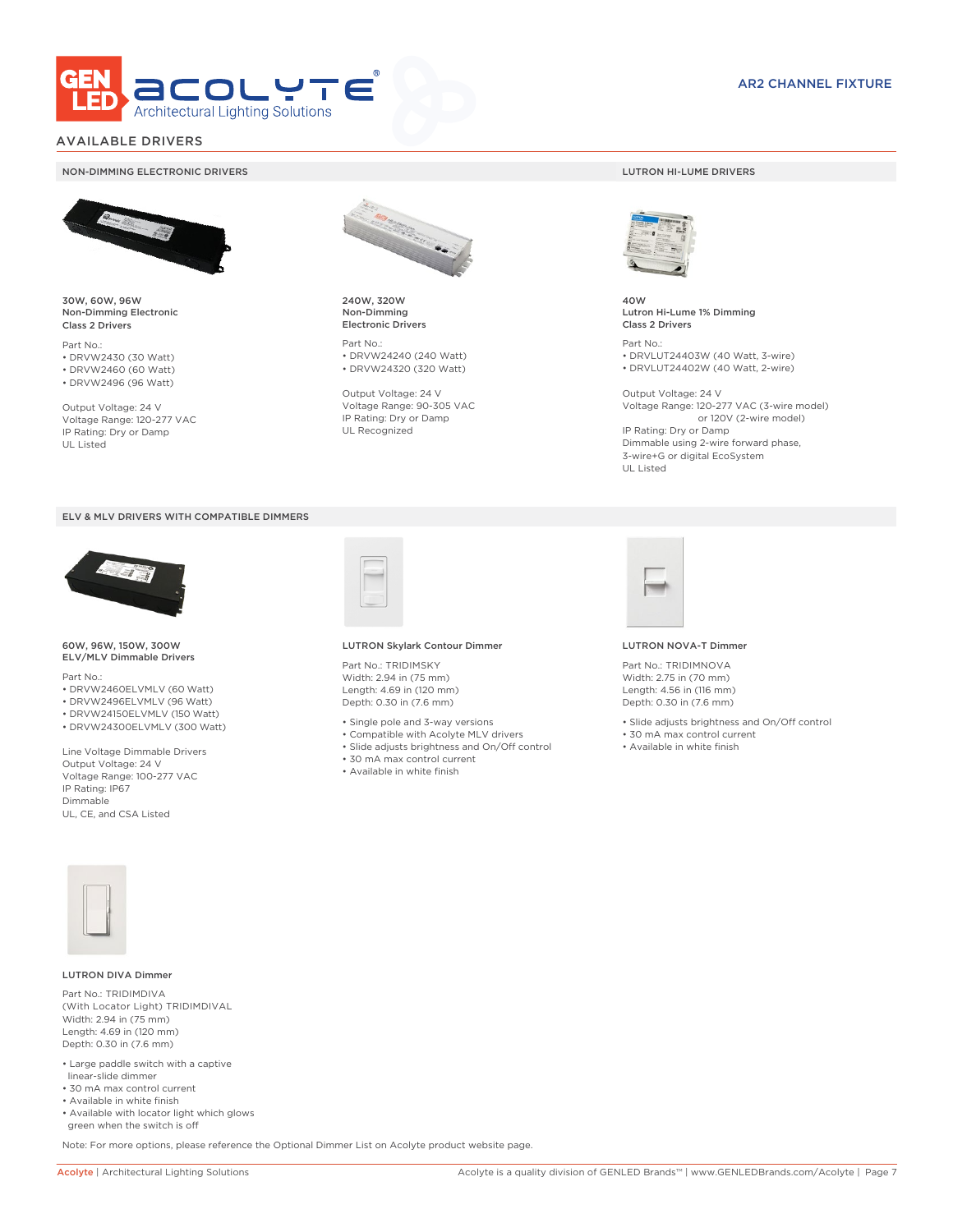

### AVAILABLE DRIVERS / CONTROLLERS AND DIMMING OPTIONS / WIRE GAUGE CHART

### 0-10V DRIVERS AND DIMMERS **DIMMING MODULE**



0-10V Dimmable Waterproof Drivers

96W Part No.: DRVW249610P 288W Part No.: DRVW2428810P Output Voltage: 24 V (+/- 0.5V) Voltage Range: 100-277 VAC Environmental Rating: UL Wet Location UL Listed



## LUTRON DIVA Dimmer

Part No.: LVDIMDIVA Width: 2.94 in (75 mm) Length: 4.69 in (120 mm) Depth: 0.30 in (7.6 mm)

- Compatible with 0-10 V Dimming Module
- Large paddle switch with a captive
- linear-slide dimmer • 30 mA max control current
	-
- Available in white finish

#### DMX CONTROLLER AND PART NUMBER - FOR COLOR CHANGING VERSIONS



GLASS TOUCH WALL CONTROLLER Part Number: AWCRGBWW AWCVWW



4 CHANNEL WATERPROOF DMX INTERFACE Part Number: DMXINFWLCD4



1 ZONE WALL CONTROLLER Part Number: DMXCTRLG



5 CHANNEL DMX INTERFACE Part Number: DMXINFLCD5



### LUTRON NOVA-T Dimmer

Part No.: LVDIMNOVA Width: 2.75 in (70 mm) Length: 4.56 in (116 mm) Depth: 0.30 in (7.6 mm)

- Compatible with 0-10 V Dimming Module
- Slide adjusts brightness and On/Off control
- 30 mA max control current • Available in white finish
	-



#### Variable White Dimming Module

Part No.: VWDIMMOD

• 1 dimming module required per 30 ft (9.1 m) • This product is only compatible with Variable White RibbonLyte, not Variable White Amber or Variable White Red. Works with any 0-10V dimmers to provide CCT change with one dimmer and brightness change with the other.

Note: Max length before additional power is introduced



5 ZONE WALL CONTROLLER Part Number: DMXCTRL



DMX OPTO SPLITTER Part Number: DMXOS8



10 ZONE WALL CONTROLLER Part Number: DMXCTRLD

DRIVER AND RIBBONLYTE AT FULL LOAD Wattages 30 | 60 | 96 | 150 | 200 | 240 | 300 | 320 Wire Gauge Feet Meters Feet Meters Feet Meters Feet Meters Feet Meters Feet Meters Feet Meters Feet Meters 24 AWG | 14 | 4.27 | 9 | 2.74 | 5.5 | 1.68 | 3.75 | 1.14 | 2.75 | 0.84 | 2.25 | 0.69 | 1.75 | 0.53 | 1.75 | 0.53 22 AWG | 22 | 6.71 | 14 | 4.27 | 9 | 2.74 | 5.75 | 1.75 | 4.5 | 1.37 | 3.5 | 1.07 | 2.75 | 0.84 | 2.75 | 0.84 20 AWG | 35 | 10.67 | 23 | 7.01 | 14 | 4.27 | 9 | 2.74 | 7 | 2.13 | 5.75 | 1.75 | 4.5 | 1.37 | 4.25 | 1.30 18 AWG | 56 | 17.07 | 37 | 11.28 | 23 | 7.01 | 15 | 4.57 | 11 | 3.35 | 9 | 2.74 | 7.5 | 2.29 | 7 | 2.13 16 AWG | 90 | 27.44 | 60 | 18.29 | 37 | 11.28 | 24 | 7.32 | 18 | 5.49 | 15 | 4.57 | 12 | 3.66 | 11 | 3.35 14 AWG | 142 | 43.29 | 95 | 28.96 | 59 | 17.99 | 38 | 11.59 | 28 | 8.54 | 23 | 7.01 | 19 | 5.79 | 17 | 5.18 12 AWG | 226 | 68.90 | 151 | 46.04 | 94 | 28.66 | 60 | 18.29 | 45 | 13.72 | 37 | 11.28 | 30 | 9.15 | 28 | 8.54 10 AWG | 360 | 109.76 | 240 | 73.17 | 150 | 45.73 | 96 | 29.27 | 72 | 21.95 | 60 | 18.29 | 48 | 14.63 | 45 | 13.72 8 AWG | 574 | 175.00 | 381 | 116.16 | 239 | 72.87 | 153 | 46.65 | 115 | 35.06 | 95 | 28.96 | 76 | 23.17 | 71 | 21.65